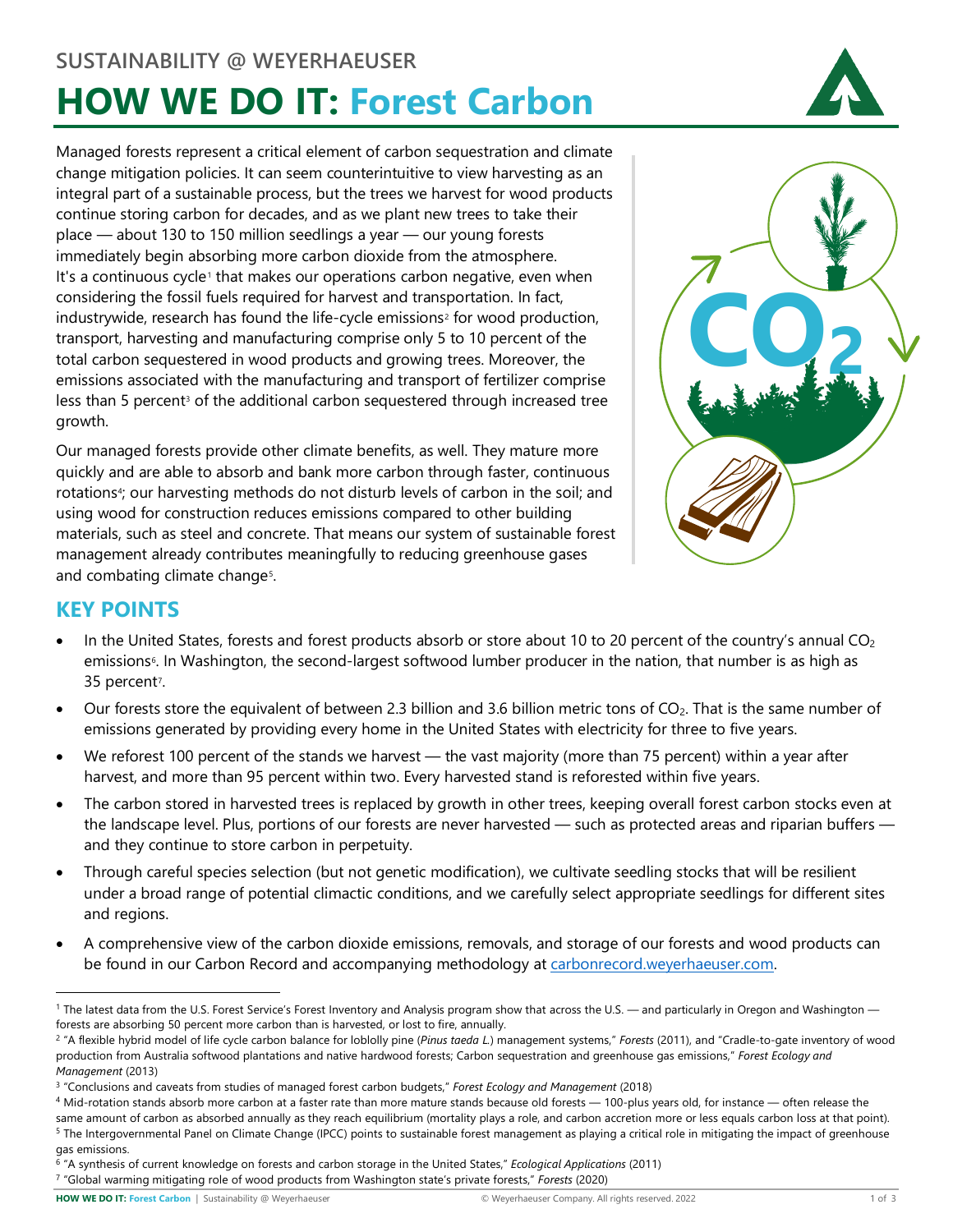## **KEY POINTS** – *continued*

- A robust market for wood products incentivizes forest managers to prioritize growing trees over other land uses, such as development or agriculture. Switching to other land uses, rather than keeping forests in a cycle of sustainable harvesting (and thus a continual, necessary supply of wood products), contributes to deforestation, not the other way around.
- Active forest management reduces the risk of wildfire and other disturbances that cause catastrophic carbon losses, such as insect infestations and disease. [8](#page-1-0) This benefit can't be overstated: The 2019 fires in California released = 68 million tons of CO2, and the recent fires in British Columbia released 150 million tons. Also, from 1997 to 2015 in the U.S., the equivalent of 48 million tons of  $CO<sub>2</sub>$  was lost each year from insect infestations and disease<sup>[9](#page-1-1)</sup>. Managed forests aren't immune from fire risk, but they can play an important role in reducing that risk and preventing catastrophic losses of forest carbon — especially compared to unmanaged forests.

## **SUPPORTING RESEARCH**

- To determine the impact of our forest management practices on forest soils which generally contain about half the total carbon in forests — we partnered with Oregon State University on a study designed to evaluate the impact of harvesting on soil carbon over a 40-year rotation<sup>10</sup>. During the first reassessment three years after harvest, the researchers found that harvesting operations had minimal effect on carbon levels in the forest soils. This result was especially promising given the soil is most exposed to high temperatures — and potentially higher carbon decomposition rates — during this early stage of regrowth.
- A 2019 study<sup>[11](#page-1-3)</sup> by MIT scientists found that using lumber products instead of cement, iron and steel could significantly cut construction emissions and costs. Specifically, the study found that the  $CO_2$  intensity — tons of  $CO_2$  emissions per dollar of output — of lumber production is about 20 percent less than that of fabricated metal products, under 50 percent that of iron and steel, and under 25 percent that of cement.
- A long-term study from 1969 to 201[612](#page-1-4) found a positive carbon feedback loop with fertilization leading to larger crowns, more wood to sequester carbon, and improved water-use efficiency in the wake of climate change, among other benefits.

# **FREQUENTLY ASKED QUESTIONS**

## **Does harvesting your forests contribute to deforestation?**

Definitely not. Deforestation happens when forests are permanently cleared and removed. We manage our forests on a continuous cycle of harvesting, replanting and growing, and we've been doing that for more than 100 years. That said, we use a small fraction of our forests for roads and landings, and we do sell some of our land each year. Still, the vast majority of our forests stay as forests, and we intend to keep them growing for many generations to come. In the U.S. South, for instance, challenging market conditions for wood products have led to forests being converted to other uses, including development and different agricultural crops. When that land gets converted from forests, it's incredibly difficult to return it to timberlands. That's deforestation.

## **But if trees store carbon, shouldn't we stop harvesting them?**

Our millions of acres of sustainably managed forests absorb  $CO<sub>2</sub>$  from the atmosphere as they grow, and much of the carbon stored in the harvested trees continues to stay captured in our long-lived wood products. By replanting our forests after harvesting, our growing trees once again absorb carbon dioxide, and the next round of wood products store more carbon yet again. That's a crucial distinction for how working forests — those managed across the landscape to produce wood products  $-$  can reduce the amount of carbon dioxide in the atmosphere<sup>[13](#page-1-5)</sup>.

<span id="page-1-0"></span><sup>8</sup> "Conclusions and caveats from studies of managed forest carbon budgets," *Forest Ecology and Management* (2018)

<span id="page-1-1"></span><sup>9</sup> "Simulating the recent impacts of multiple biotic disturbances on forest carbon cycling across the United States," *Global Change Biology* (2018)

<span id="page-1-2"></span><sup>&</sup>lt;sup>10</sup> "Soil Carbon Storage in Douglas-fir Forests in Western Oregon and Washington Before and After Modern Timber Harvesting Practices," Soil Science Society of *America Journal* (2019)

<span id="page-1-3"></span><sup>11</sup> "The economic and emissions benefits of engineered wood products in a low-carbon future," *Energy Economics* (2020)

<span id="page-1-5"></span><span id="page-1-4"></span><sup>12</sup> "Forest Fertilizer Applications in the Southeastern United States from 1969 to 2016," *Forest Science* (2018)